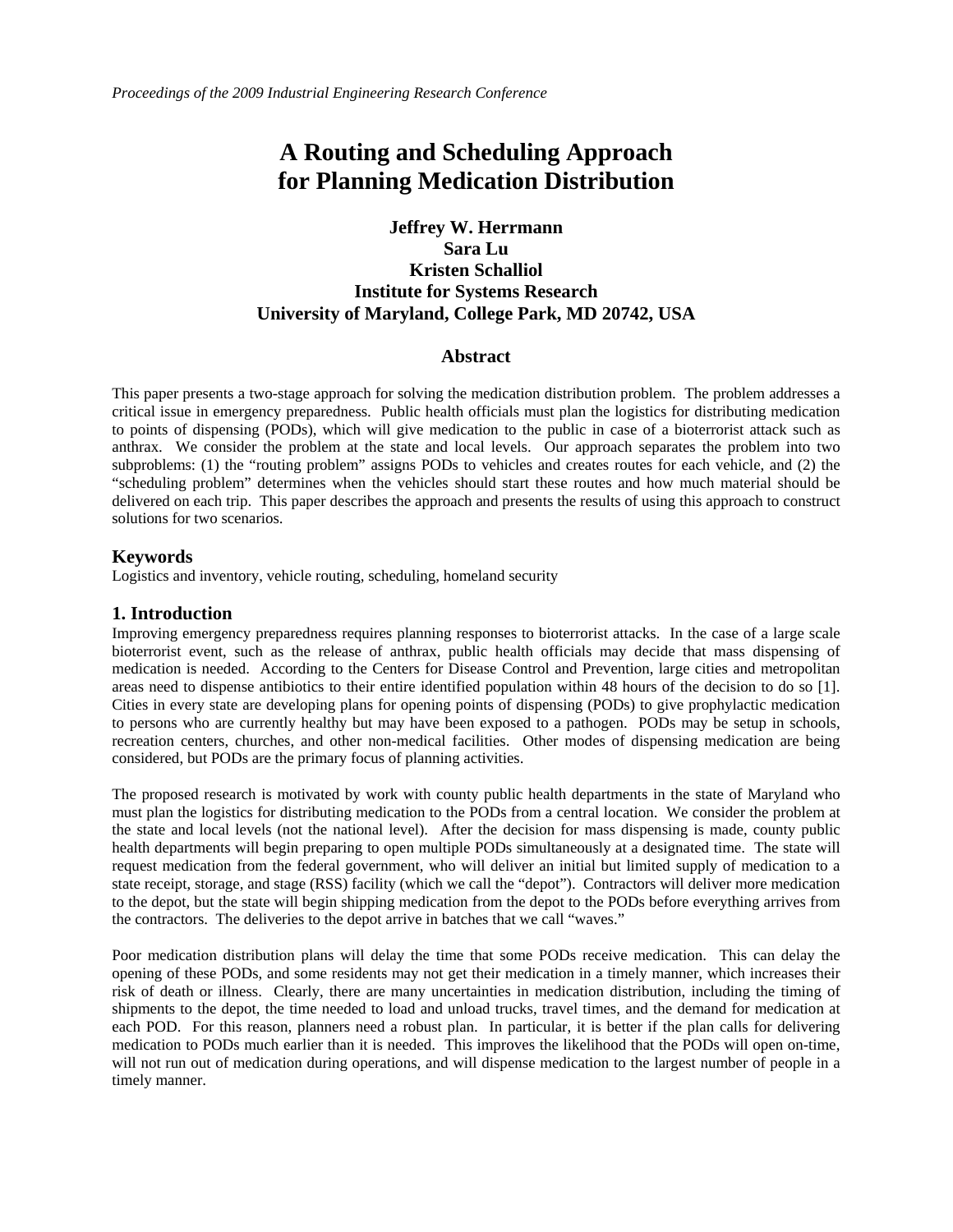The operations of firefighters, emergency medical services, and police departments have motivated research into location models [2-4] and dynamic vehicle routing models [5-7]. However, these models are not relevant to the medication distribution problem, which is more closely related to the inventory routing problem [8-11] and the production-distribution scheduling problem [12]. Still, the models used for those problem are also not directly relevant.

This paper addresses the single-product, deterministic problem. Inventory is treated as a continuous variable, but the number of pallets must be an integer. We measure the medication with the number of regimens. In mass dispensing, each person will get one predetermined regimen, which is a bottle with a specific number of pills. All PODs have the same hours of operation, and loading and unloading times are independent of the quantity. We are ignoring other resources such as the loading docks at the depot, the available drivers, and the number of available pallets. The paper formulates the problem, presents a two-stage approach for constructing solutions, and discusses the results of applying this approach to two scenarios. More details about the problem and the approach can be found in [13].

#### **2. Problem Formulation**

A problem instance specifies the following information. Without loss of generality we let time *t* = 0 correspond to the first instant that the depot has medication. PODs will begin operating at time  $t = T<sub>i</sub>$  and continue to operate until time  $t = T_2$ . In practice, these times may be on the order of 12 to 48 hours.

There are *n* PODs (sites). Each site  $(k = 1, ..., n)$  has a dispensing rate of  $L_i$  regimens per time unit. This is the rate at which the site consumes medication. The site needs a total of  $(T, -T) L$  regimens. There is a depot  $(k = 0)$  that has a supply of medication. Let  $I(t)$  be the cumulative amount of medication delivered to the depot at time *t*.  $I(t)$  is a discontinuous, non-decreasing function due to the batch deliveries that are made there.

The time spent at site *i* (to load or unload a vehicle) is  $p_i$  for  $i = 0, ..., n$ . The time to go from site *i* to site *j* is  $c_i$ . There are *V* vehicles. Vehicle *v* has a capacity of  $C_v$  pallets of material. At each site, a vehicle will deliver one or more pallets. A pallet can hold at most *P* regimens.

Given a problem instance, a solution specifies one or more routes for each vehicle and the quantity delivered at each site. The key decision variables are the sequences, start times, and delivery quantities. Let  $r_v$  be the number of routes that vehicle *v* makes. For the *j*-th route for vehicle *v*,  $m(v, j)$  is the number of sites on the route,  ${\bf \sigma}_{\rm y} = {\bf i}_1,...,{\bf i}_{m(v,j)}$  is the sequence of sites that the vehicle visits, and  $t_{\rm y}$  is the start time at which the vehicle begins loading at the depot. Finally,  $q_{ijk}$  is the quantity delivered to each site  $k \in \sigma_{ij}$ . Note that  $q_{ijk} = 0$  if and only if  $k \notin \sigma_{vi}$ .

Given a solution, we can evaluate its feasibility as follows. Let  $y_{yi}$  be the total duration of a route. Let  $w_{yik}$  be the duration between the start of the route and the time that the delivery at site  $k \in \sigma_{y}$  is complete. Let  $h_{yjk}$  be the (integer) number of pallets required to deliver  $q_{ijk}$  regimens to site  $k \in \sigma_{ij}$ .

$$
y_{vj} = p_0 + c_{0i_1} + p_{i_1} + c_{i_1i_2} + \dots + p_{i_{m(vj)}} + c_{i_{m(v,j)}0}
$$
\n(1)

$$
w_{ijk} = p_0 + c_{0i_1} + p_{i_1} + c_{i_1i_2} + \dots + p_k
$$
 (2)

Certain constraints must be satisfied for the solution to be feasible. The quantity shipped from the depot cannot exceed the amount delivered to the depot (Equation 3). A vehicle cannot begin a new route until it returns to the depot (Equation 4). The number of pallets used must be sufficient (Equation 5). The vehicle capacity cannot be exceeded on any route (Equation 6). Each and every site must receive all needed medication (Equation 7). All route start times must be non-negative (Equation 8).

$$
\sum_{(a,b):t_{ab}\leq t_{vj}} \sum_{k\in \sigma_{ab}} q_{abk} \leq I(t_{vj}) \quad v = 1,\dots, V; j = 1,\dots, r_v
$$
 (3)

$$
t_{\nu j} \ge t_{\nu, j-1} + y_{\nu, j-1} \quad \nu = 1, \dots, V; j = 2, \dots, r_{\nu}
$$
\n<sup>(4)</sup>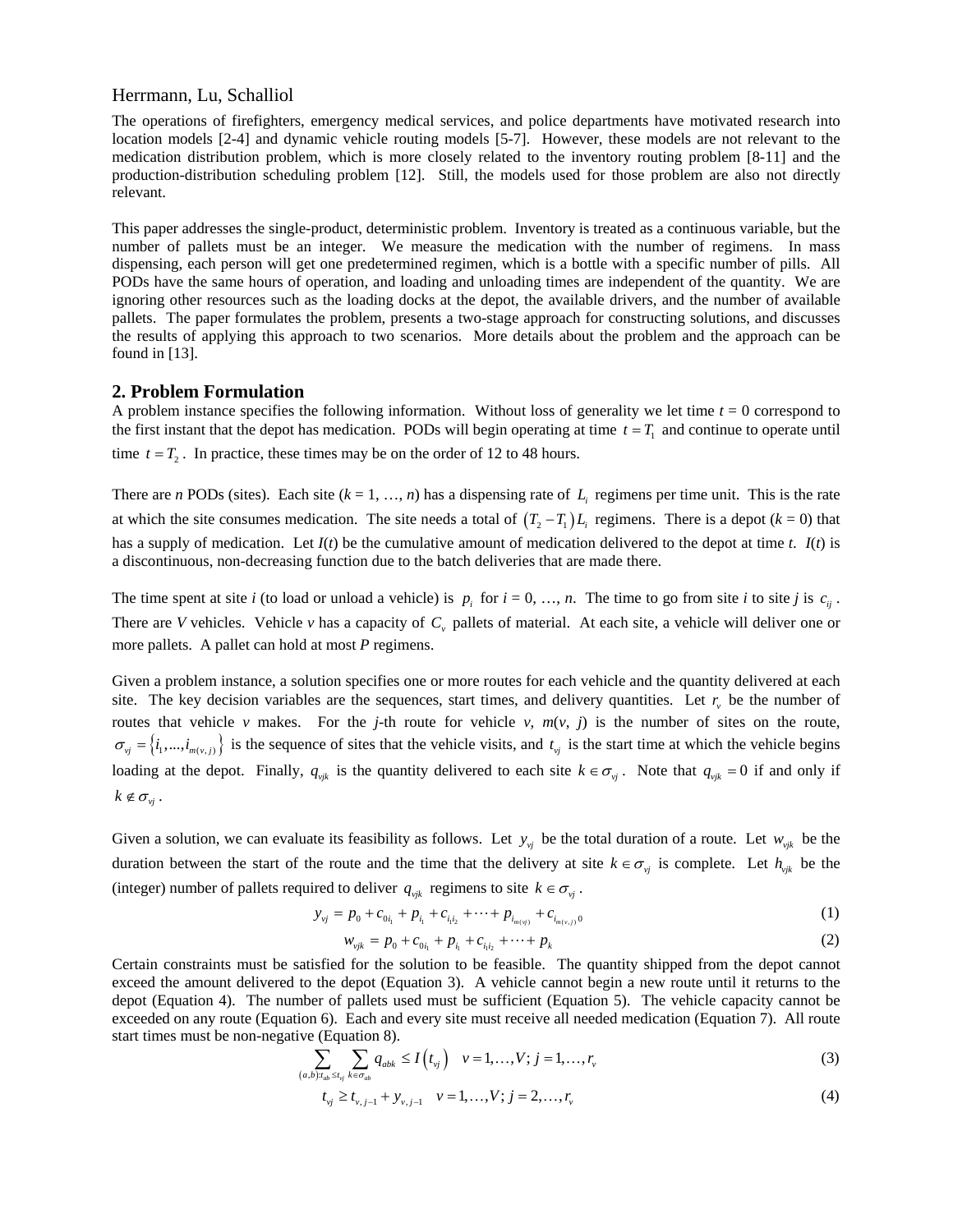$$
0 \le q_{vjk} \le Ph_{vjk} \quad v = 1, \dots, V \; ; \; j = 1, \dots, r_v \tag{5}
$$

$$
\sum_{k \in \sigma_{ij}} h_{ijk} \leq C_{\nu} \quad \nu = 1, \dots, V \; ; \; j = 1, \dots, r_{\nu} \tag{6}
$$

$$
\sum_{\nu=1}^{V} \sum_{j=1}^{r_{\nu}} q_{\nu j k} = (T_2 - T_1) L_k \quad k = 1, ..., n
$$
\n(7)

$$
t_{\nu j} \ge 0 \quad \nu = 1, \dots, V \; ; \; j = 1, \dots, r_{\nu} \tag{8}
$$

The problem is to find a feasible solution with the largest amount of minimum slack. Given a feasible solution, evaluating its minimum slack requires measuring the slack of each route. For each site  $k \in \sigma_{vi}$ , let  $Q_{vik}$  be the total quantity previously delivered to that site on previous routes. This depends upon the set  $E_{vik}$  of routes  $(a, b)$  such that  $k \in \sigma_{ab}$  and  $t_{ab} + w_{abk} \leq t_{vj} + w_{vjk}$ . Note that  $E_{vjk}$  does not include the route  $(v, j)$ .

$$
Q_{vjk} = \sum_{(a,b)\in E_{vjk}} q_{abk} \tag{9}
$$

The expected time at which that site runs out of medication (if this delivery is delayed) is  $T_1 + Q_{ijk} / L_k$ . Let  $s_{ij}$  be the slack of route  $(v, j)$ . That is, if the start of the route were delayed more than  $s_{vi}$  time units and no more medication were delivered to the sites  $k \in \sigma_{vi}$ , at least one of these sites would run out of medication. The minimum slack *S* of a solution is the minimum slack over all vehicles and routes.

$$
s_{\nu j} = \min_{k \in \sigma_{\nu j}} \left\{ T_1 + Q_{\nu jk} / L_k - \left( t_{\nu j} + w_{\nu jk} \right) \right\} \tag{10}
$$

$$
S = \min_{\mathbf{v} = 1,\dots,V;\,j=1,\dots,r_{\mathbf{v}}} \left\{ s_{\mathbf{v}j} \right\} \tag{11}
$$

#### **3. Example**

Consider a two-site, one-vehicle problem instance.  $T_1 = 24$  hours = 1440 minutes.  $T_2 = 48$  hours.  $L_1 = 10,000$ regimens per hour, and  $L_2 = 5,000$  regimens per hour.  $P = 10,000$  regimens per pallet.  $C_1 = 10$  pallets.  $p_0 = p_1 = p_2 = 15$  minutes. The travel times (in minutes) are given in Table 1. The depot will receive three waves: 100,000 regimens at *t* = 0, 125,000 regimens at *t* = 4 hours, and 135,000 regimens at *t* = 8 hours.

Table 2 describes a feasible solution in which the vehicle travels the same sequence for five routes:  $\sigma_{1j} = \{1, 2\}$  for  $j = 1, ..., 5$ . Then,  $w_{1j1} = 15 + 10 + 15 = 40$  minutes, and  $w_{1j2} = 40 + 25 + 15 = 80$  minutes. The total route duration is  $y_{1i} = 80 + 30 = 110$  minutes. Table 3 shows the slack calculations. In this simple example, the minimum slack is 1360 minutes (22.67 hours), which is quite large.

Table 1. Travel times (in minutes) for example.

| From $\Gamma$ o | Depot                    | Site 1                   | Site 2 |
|-----------------|--------------------------|--------------------------|--------|
| Depot           | $\overline{\phantom{a}}$ | 10                       | 30     |
| Site 1          | 10                       | $\overline{\phantom{a}}$ | 25     |
| Site 2          | 30                       | 25                       |        |

| Route |     | $q_{1j1}$ | $n_{1i1}$ | $q_{1i2}$ | $n_{1i2}$ |
|-------|-----|-----------|-----------|-----------|-----------|
|       |     | 70,000    |           | 30,000    |           |
| ∸     | 240 | 70,000    |           | 30,000    |           |
|       | 345 | 10,000    |           | 15,000    |           |
| 4     | 480 | 70,000    |           | 30,000    |           |
|       | 585 | 20,000    |           | 15,000    |           |

Table 2. Feasible solution for example. All times in minutes.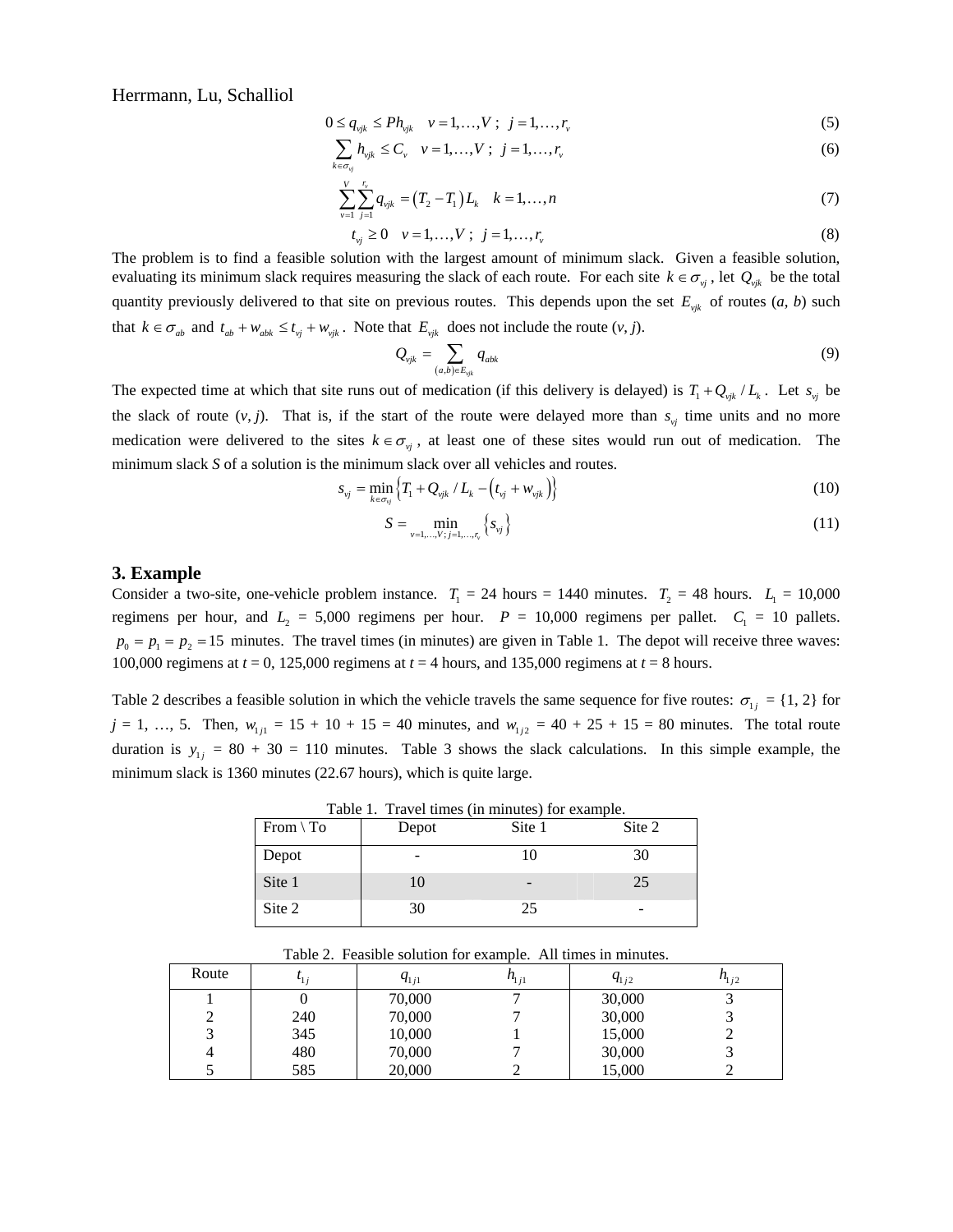|         |                     | Site 1  |           |           | Site 2  |           |       |
|---------|---------------------|---------|-----------|-----------|---------|-----------|-------|
| Route j | $\mathcal{Q}_{1j1}$ | Run out | Slack for | $Q_{1j2}$ | Run out | Slack for | Route |
|         |                     | time    | site      |           | time    | site      | slack |
|         |                     | 1440    | 1400      |           | 1440    | 1360      | 1360  |
|         | 70,000              | 1860    | 1580      | 30,000    | 1800    | 1480      | 1480  |
| 3       | 140,000             | 2280    | 1895      | 60,000    | 2160    | 1735      | 1735  |
|         | 150,000             | 2340    | 1820      | 75,000    | 2340    | 1780      | 1780  |
|         | 220,000             | 2760    | 2135      | 105,000   | 2700    | 2035      | 2035  |

Table 3. Slack calculations for example. All times in minutes.

# **4. Solution Approach**

Instead of attempting to solve the problem as a large integer program, we adopt a two-stage solution approach that separates the problem into two subproblems: (1) the "routing problem" assigns PODs (sites) to vehicles and creates routes for each vehicle, and (2) the "scheduling problem" determines when the vehicles should start these routes and how much material should be delivered to each site on each trip.

In this approach, each available vehicle will have exactly one route (sequence of sites). A vehicle may perform that route more than once with different delivery quantities each time.

#### **4.1 The Routing Problem**

The routing problem is formulated as a capacitated vehicle routing problem (CVRP), which has been studied extensively [14]. The quantity to be delivered to each site is that site's fair share of the largest wave. That is, if one site has a demand that is two times another site's demand, the quantity delivered to the first site will be two times the quantity delivered to the second site. If we consider our example, site 1 will get a delivery of  $(10,000/15,000)(135,000) = 90,000$  regimens, and site 2 will get a delivery of 45,000 regimens.

To solve the routing problem, we used the TourSolver route optimization software [15], which searches for a solution that minimizes the total cost, which includes the full day cost of operating vehicles, the cost of unused vehicles, the driving cost, and the overtime cost. Including the cost of unused vehicles and overtime penalizes solutions that do not use the given vehicles completely and evenly as possible. We solved the problem multiple times and changed the length of a "day" each time until we found a solution in which the route durations were nearly the same. Solving the routing problem generates a feasible route for each vehicle, and these routes cover all of the sites. We call these "single-wave routes." The number of sites per route can vary greatly.

We then double all of the quantities to be delivered and solve the CVRP again. We call these the "double-wave" routes." Due to the fixed vehicle capacity, the larger delivery quantities limit our ability to find routes with nearly equal durations, so this leads to more variability in the route durations.

#### **4.2 The Scheduling Problem**

Given a set of routes, the scheduling problem determines how many times each vehicle should perform its route, when it should leave the depot, and how much should be delivered to each site on its route. The objective is to maximize the minimum slack of a solution.

To solve this problem, we developed a variety of heuristic techniques to construct a feasible solution. We will discuss three here (others are discussed in [13]). Note, however, that these scheduling heuristics are much different from dispatching, which maintains a queue of vehicle waiting to start their routes, uses simple policies to prioritize the vehicles in the queue, and starts the highest priority vehicle as soon as sufficient material is available at the depot. Previous studies have shown that such dispatching is highly myopic and cannot generate high-quality solutions because it ignores the pattern of deliveries to the depot.

We assign each route to one vehicle. Determining route start times depends upon the duration of its route and the time between deliveries to the depot (the "waves"). Ideally, each wave should be followed by vehicles leaving the depot to take the newly-arrived material from the depot to the sites. However, if the route duration is long, the vehicle may not be finished with its route when the next wave arrives at the depot.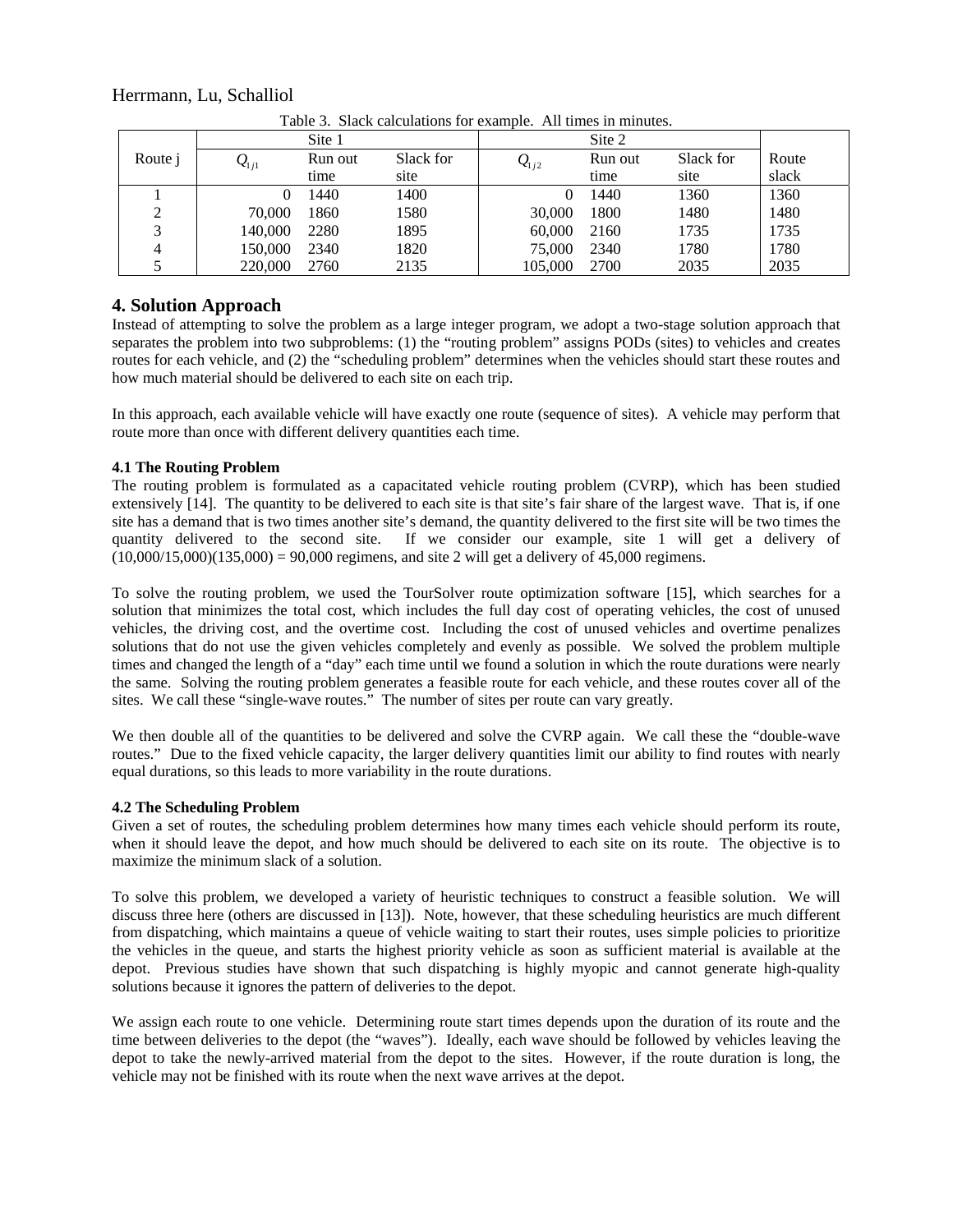We considered three types of schedules. (1) The *single wave* schedule uses the single-wave routes, and each vehicle leaves the depot as soon as possible after each wave. The delivery quantity to each POD is a fraction of that wave. (2) The *double wave* schedule uses the double-wave routes, and each vehicle leaves the depot after every other wave. The first delivery quantity to each POD equals a fraction of the first wave. Each remaining delivery quantity to a POD is a fraction of two waves. If the number of waves is even, one extra delivery is done after the last wave, and the delivery quantity to each POD equals a fraction of the last wave. (3) The *modified double wave* schedule modifies the double wave schedule by allowing vehicles with shorter duration routes to leave the depot after the even-numbered waves (instead of waiting to the next odd-numbered wave). In all cases, the delivery quantities are the same as in the double wave schedule.

## **5. Results**

We considered two scenarios for testing the approaches. Due to space limitations, we can only briefly describe the scenarios and the results.

#### **5.1 One-county Scenario**

The first scenario used 50 PODs from the TourSolver example [15]. We assumed that each POD will open 12 hours after medication distribution begins and will operate for 12 hours. The total number of regimens dispensed is given by the example. The PODs dispense between 10,000 and 53,000 regimens. The total number of regimens is 950,389. medication will arrive at the depot in five waves every three hours. Each one of the first four waves will supply 200,000 regimens, and the fifth will supply 150,389 regimens. The nine trucks provided in the example have different capacities from 5 to 40 pallets, and each pallet can hold at most 11,200 regimens.

First, we created a CVRP instance in which just over 21% of each POD's total quantity is delivered. (The total number of regimens was 199,982.) We first ran TourSolver using a 3 hour run time for each truck. This yielded a solution that used all nine trucks, but some trucks were busy for all of the three hours, and others had much shorter routes. Using routes with such duration variability will yield a poor solution. Because the average time that a truck was busy was approximately 2:20, we ran TourSolver again using a 2:20 run time for each truck. In the resulting solution, six trucks were busy for nearly the entire run time. The three other trucks required some overtime  $(5, 10, 10)$ and 40 minutes). Thus, the routes were more nearly equal in duration.

We constructed a single wave schedule in which each route starts after each wave. The delivery quantities were the same for the first four waves and smaller for the fifth wave. The minimum slack was 354 minutes, and this occurred in the fifth wave. We also found double-wave routes by doubling the delivery quantities. Both the double wave schedule and the modified schedule had a minimum slack of 240 minutes, which occurred after the fifth wave. The slack decreased with each wave because the depot receives only 2.4 hours' worth of medication every 3 hours.

Finally, we considered a simple dispatching scheme in which the entire quantity for a POD is delivered in two shipments. We reused the single wave routes and prioritized them by the travel time to the POD so that the routes with the longest travel times were done first. The minimum slack was 181 minutes, which occurs in the fifth wave.

#### **5.2 Three-county Scenario**

We considered a realistic scenario with three counties in the state of Maryland. Medication arrives at the state RSS (depot) in seven waves, one every two hours, with roughly the same amount of medication in each wave. A total of 189 PODs will dispense medication from  $T_1 = 24$  hours to  $T_2 = 48$  hours. First, we created the single-wave and double-wave routes and then the single-wave, double-wave, and modified double-wave schedules. The minimum slack of the double-wave and modified double-wave schedules was 509 minutes, which occurred after the third wave. The slack increased with each wave because the deliveries brought over six hours worth of medication every four hours. The minimum slack of the single-wave schedules was 360 minutes, which occurred after the seventh wave. The slack of some vehicles' routes decreased with each wave because their route durations exceeded the time value of the deliveries (in the single wave case, each delivery supplied about 3.4 hours worth of medication).

#### **6. Summary and Conclusions**

This paper introduced the medication distribution problem, an important part of planning the response to a bioterrorism attack, and presented a two-stage routing and scheduling approach for constructing solutions. Because a robust plan is desirable, our objective was to maximize the minimum slack of the solution. Instead of attempting